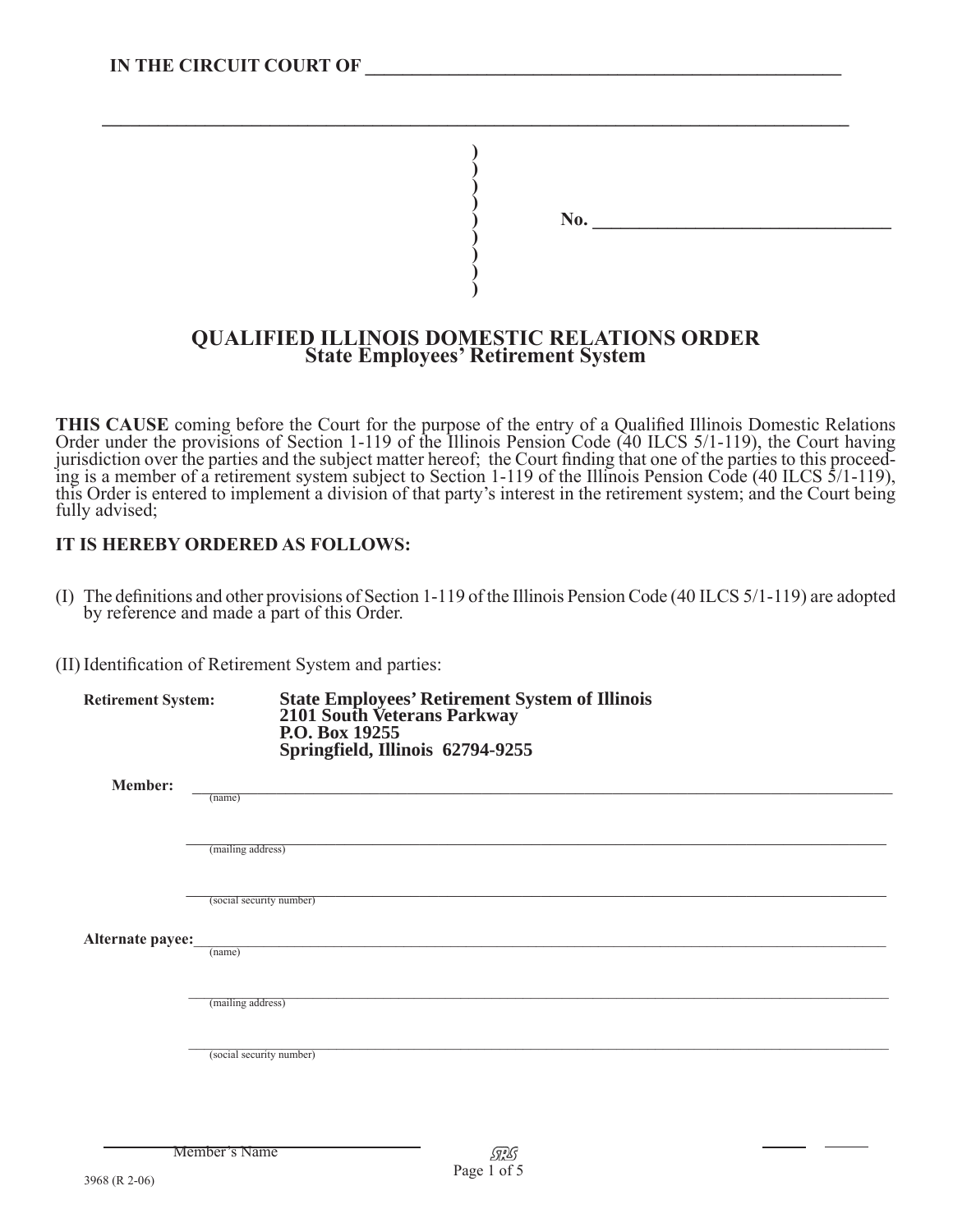The alternate payee is the member's **(check one):**  $\Box$  current or former spouse  $\Box$  child or other dependent

- (III) **Monthly Retirement Benefit:** The Retirement System shall pay the indicated amounts of the member's retirement benefits to the alternate payee under the following terms and conditions:
	- (A)The Retirement System shall pay the alternate payee pursuant to one of the following methods **(complete the ONE option that applies):**
		- $(1)$  \$ per month (enter amount); OR

 $(2)$   $\frac{1}{2}$  % (enter percentage) per month of the marital portion of said benefit with the marital portion defined using the formula in Section IX; OR

(3) % (enter percentage) per month of the gross amount of said benefit calcu ated as of the date the **(check one)** member's alternate payee's benefit commences (check alternate payee only if the alternate payee will commence benefits after the member commences benefits, e.g. if the member is receiving retirement benefits at the time this Order is entered).

(B) If the member's retirement benefit has already commenced, payments to the alternate payee shall com- mence either **(check/complete the ONE option that applies):**

 $(1)$  as soon as administratively possible upon this order being received and accepted by the Retirement System; OR

(2)  $\Box$  on the date of  $\Box$  (enter any benefit payment date that will occur at least 30 days after the date the retirement system receives a valid QILDRO, but ONLY if payment to the alternate payee is to be delayed to so

- (C) If the member's retirement benefit has not yet commenced, payments to the alternate payee shall com- mence as of the date the member's retirement benefit commences.
- (D)Payments to the alternate payee under this Section III shall terminate (check/complete the ONE option that applies):

 $(1)$  upon the death of the member or the death of the alternate payee, whichever is the first to occur: OR

 $(2)$  after <u>equal</u> payments are made to the alternate payee (enter any set number) or upon the death of the member or the death of the alternate payee, whichever is the first to occur.

(IV) **Post-retirement Increases:** If the member's retirement benefits are subject to annual post-retirement increases, the alternate payee's share of said benefits (check one)  $\Box$  shall  $\Box$  shall not be recalculated or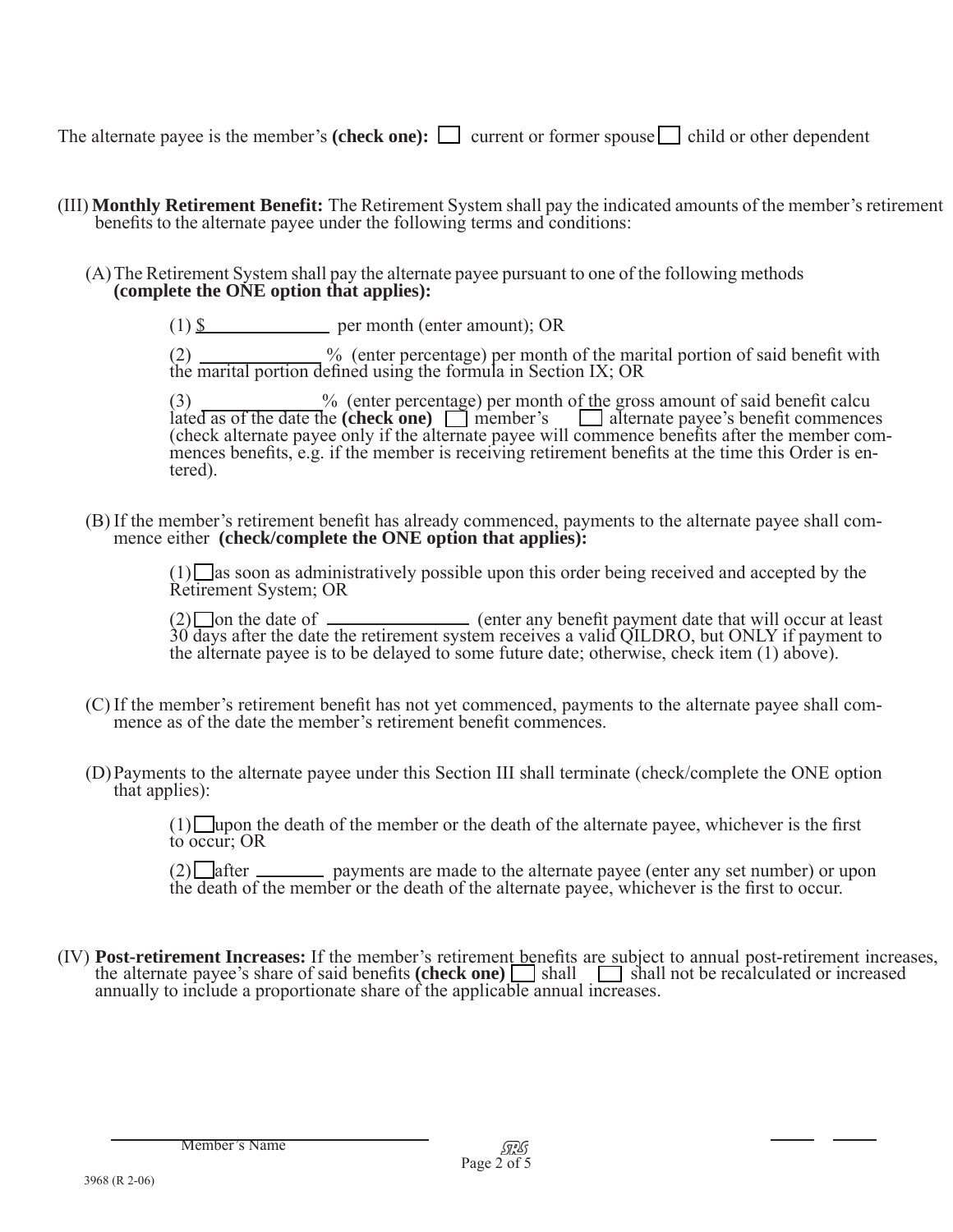(V) **Termination Refund:** The Retirement System shall pay to the alternate payee the indicated amounts of any refund upon termination or any lump sum retirement benefit that becomes payable to the member, under the followi

(A) The Retirement System shall pay the alternate payee pursuant to one of the following methods **(complete the ONE option that applies):**

 $(1)$  \$ (enter amount); OR

 $(2)$  \_\_\_\_\_\_\_\_\_\_\_\_\_ % (enter percentage) of the marital portion of the refund or lump sum retirement benefit, with the marital portion defined using the formula in Section IX; OR

 $(3)$  \_\_\_\_\_\_\_\_\_\_\_\_\_\_\_ % (enter percentage) of the gross amount of the refund or lump sum retirement benefit, calculated when the member's refund or lump sum retirement benefit is paid.

(B) The amount payable to an alternate payee under Section V (A) (2) or V (A) (3) shall include any appli-cable interest that would otherwise be payable to the member under the rules of the Retirement System.

(C) The alternate payee's share of the refund or lump sum retirement benefit under this Section V shall be paid when the member's refund or lump sum retirement benefit is paid.

- (VI) **Partial Refund:** The Retirement System shall pay to the alternate payee the indicated amounts of any partial refund that becomes payable to the member under the following terms and conditions:
	- (A) The Retirement System shall pay the alternate payee pursuant to one of the following methods **(complete the ONE option that applies):**

(1) \$ (enter amount); or

 $(2)$   $\_\_\_\_\_\_\_\_\_\_\_\_\_\$ <sup>%</sup> (enter percentage) of the marital portion of said benefit, with the marital portion defined using the formula in Section IX;  $C$ 

 $(3)$   $\frac{1}{2}$  (enter percentage) of the gross amount of the benefit calculated when the member's refund is paid.

- (B) The amount payable to an alternate payee under Section VI (A) (2) or VI (A) (3) shall include any applicable interest that would otherwise be payable to the member under the rules of the Retirement System.
- (C) The alternate payee's share of the refund under this Section VI shall be paid when the member's refund is paid.
- (VII) **Lump-sum Death Benefit:** The Retirement System shall pay to the alternate payee the indicated amounts of any death benefits that become payable to the member's death benefit beneficiaries or estate under the followi
	- (A) To the extent and only to the extent required to effectuate this Section VII, the alternate payee shall be designated as and considered to be a beneficiary of the member at the time of the member's death and shall receive **(complete ONE of the following options):**

 $(1)$   $\underline{\$}$  (enter amount); OR

 $(2)$   $\frac{1}{2}$  % (enter percentage) of the marital portion of death benefits, with the marital portion defined using the formula in Section IX; OR

 $\sim$  % (enter percentage) of the gross amount of the death benefits calculated when said benefits become payable.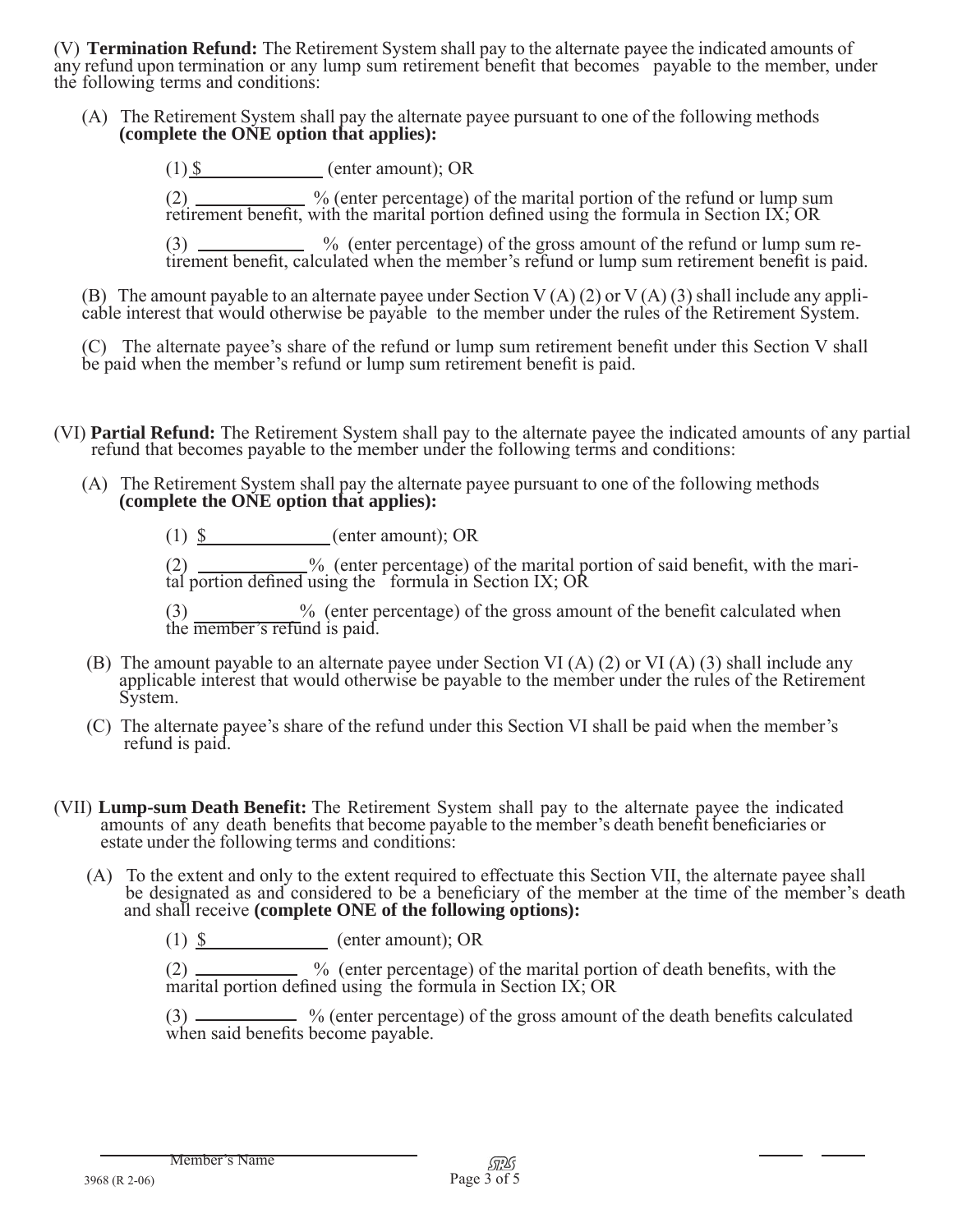(B) The amount payable to an alternate payee under Section VII (A) (2) or VII (A) (3) shall include any applicable interest payable to the death benefit beneficiaries under the rules of the Retirement System.

 (C) The alternate payee's share of death benefits under this Section VII shall be paid as soon as administratively possible after the member's death.

- (VIII) If this Order indicates that the alternate payee is to receive a percentage of any retirement benefit or refund upon receipt of the information required to be provided by the Retirement System under Section 1-119 of the Illinois Pension Code (40 ILCS 5/1-119), the calculations required shall be performed by the member, by the alternate payee, or by their designated representatives or designated experts. The results of the calculations shall be provided to the Retirement System via a QILDRO Calculation Court Order in accordance with Section 1-119 of the Illinois Pension Code.
- (IX) **Marital Portion Benefit Calculation Formula** (Option to calculate benefit in items III (A) (2), V (A) (2), VI (A) (2), and VII (A) (2)). If in this Section "other" is circled in the definition of A, B, or C, then a permitted under Illinois law or the Retirement System's administrative rules. To the extent that the supplemental order does not conform to Illinois law or administrative rule, it shall not be binding upon the Retirement System.

(1) The amount of the alternate payee's benefit shall be the result of  $(A/B) \times C \times D$  where:

"A" equals the number of months of **(check only one)** regular gregular regular plus permissive other service that the member accumulated in the Retirement System from the date of marriage \_\_\_\_\_\_\_\_\_\_\_\_\_\_\_\_\_\_\_\_\_\_\_\_\_\_\_\_\_\_\_\_ (enter date MM/DD/YYYY) to the date of divorce **(enter date MM/DD/YYYY)**. This number of months of service shall be calculated as whole months after receipt of information required from the Retirement System pursuant to Section 1-119 of the Illinois Pension Code (40 ILCS 5/1-119).

"B" equals the number of months of (check only one)  $\Box$  regular  $\Box$  regular plus permissive  $\Box$  other service that the member accumulated in the Retirement System from the time of initial membership in the Retirement S of service shall be calculated as whole months after receipt of information required from the Retirement System pursuant to Section1-119 of the Illinois Pension Code ( 40 ILCS 5/1-119 ).

"C" equals the gross amount of:<br>(i) the member's monthly retirement benefit (Section III(A)) calculated as of the member's effective date of retirement **(check only one)**  $\Box$  including  $\Box$  not including  $\Box$  other permissive service, upgrades purchased, and other benefit formula enhancements;

> (ii) the member's refund payable upon termination or lump sum retirement benefit that becomes payable, including any payable interest (Section  $V(A)$ ) calculated as of the time said refund becomes payable to the member;

(iii) the member's partial refund, including any payable interest (Section VI (A)) calculated as of the time said partial refund becomes payable to the member; or

(iv) the death benefit payable to the member's death benefit beneficiaries or estate, including any payable interest (Section VII (A)) calculated as of the time said benefit becomes payable to the member's beneficiary;

 whichever are applicable pursuant to Section III, V, VI, or VII of this Order. These gross amounts shall be provided by the Retirement System pursuant to Section 1-119 of the Illinois Pension Code  $(40$  ILCS  $5/1-119$ ).